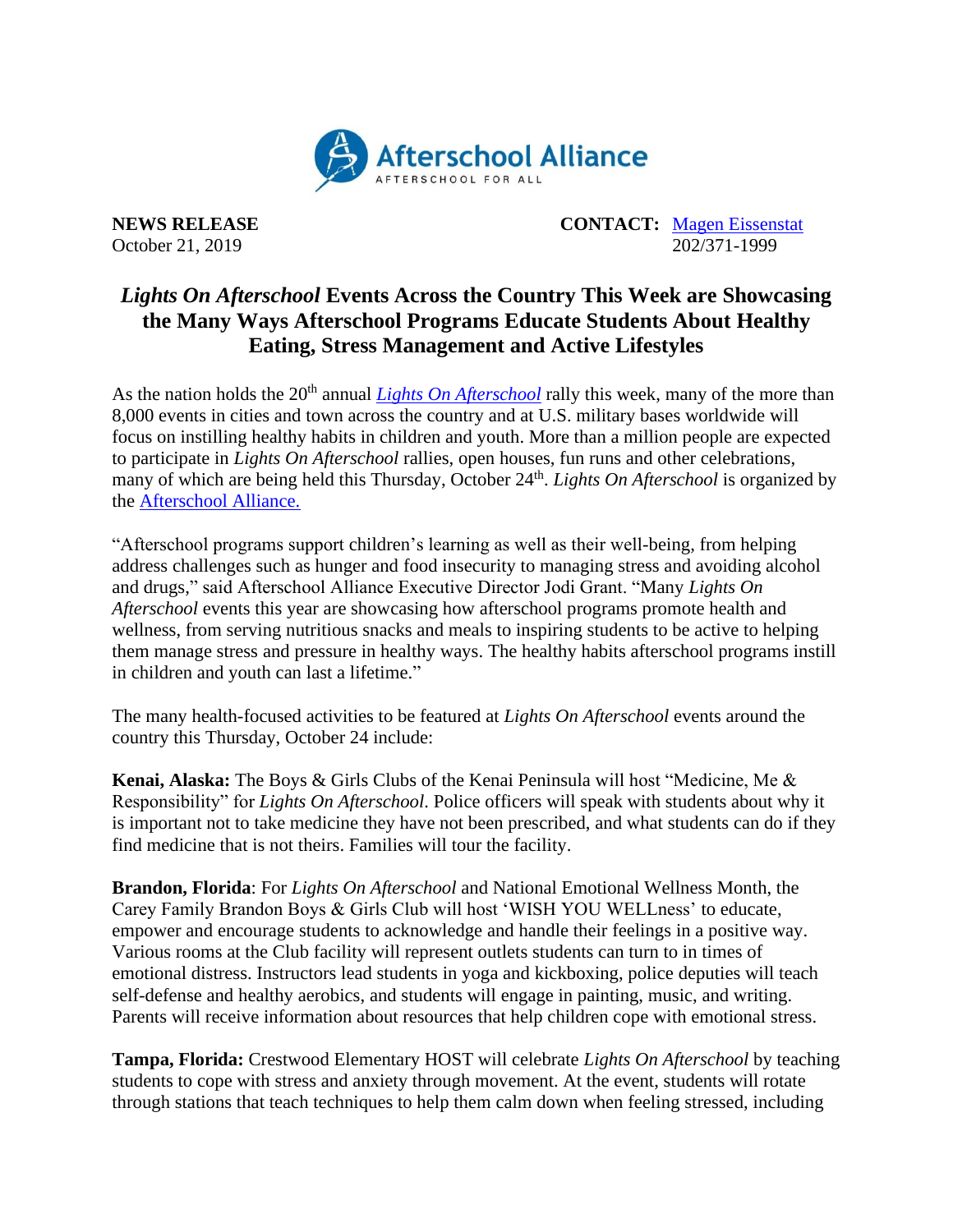yoga, Zumba, and GoNoodle. Students will then celebrate with a dance party. More than 200 students, family members and community members are expected.

**Gwinnett County, Georgia:** Live Healthy Gwinnett will host a *Lights On Afterschool* family night out titled "Walk Among the Stars" at Collins Hill Park in Lawrenceville. Participants will travel to Neverland, take part in fitness games, and connect with community partners. Sponsored by Aetna, Walk Among the Stars will feature materials and information from Children's Healthcare of Atlanta-Strong4Life, GUIDE, Inc., Gwinnett 4-H, Discovery Point, Gwinnett County Public Library, i9 Sports, Northside Hospital Gwinnett, Positive Impact, Gwinnett Health Department and other government divisions.

**Covington, Kentucky:** The Sixth District Elementary Community Learning Center will hold a family fitness and wellness night for *Lights On Afterschool*. The Kenton County Extension Office will offer a healthy cooking demonstration, and students and their families will enjoy an inflatable obstacle course, jump rope competitions, a make-your-own trail mix activity, and a bike giveaway.

**Bowling Green, Missouri:** The YMCA 21st CCLC will hold a parent's education night at Bowling Green Elementary School for *Light On Afterschool*. The event will feature guest speakers from the Bowling Green Library and the Pike County Health Department demonstrating first aid. Older students will read storybooks to younger children. Families will participate in an activity with the Pike County Sheriff's Department DARE Officer.

**Bronx, New York:** To celebrate *Lights On Afterschool*, New York Junior Tennis & Learning will hold a tennis clinic for students and parents. The event will include a Zumba class and smoothie-making activity.

**Alexandria, Virginia:** Patrick Henry Elementary School will host a fitness event for *Lights On Afterschool*. Staff, students, and parents will walk 10 laps around the gym and receive a gold medal. The event is called "GO GREEN – Walk it out!" and more than 200 people will attend. The event will be at Patrick Henry Elementary School.

The [America After 3PM](http://www.afterschoolalliance.org/AA3PM/) household survey of more than 30,000 families, commissioned by the Afterschool Alliance, found that participation in afterschool programs has increased to 10.2 million students nationwide – but the unmet demand is great. For every child in an afterschool program today, two more are waiting to get in. Unmet demand is especially high in rural communities and communities of concentrated poverty. One in five students in the United States is unsupervised after the school day ends. Governments, parents, philanthropies, businesses and others support afterschool programs, but investments are frequently under threat.

The New York skyline will again shine for afterschool on October 24<sup>th</sup> when, for the 13<sup>th</sup> consecutive year, the iconic Empire State Building is lit up in yellow and blue for afterschool. Afterschool supporters also will light up landmarks and buildings around the country to show their support for afterschool programs.

Last week, the more than 5,000 sheriffs, police chiefs, and prosecutors of the organization Fight Crime: Invest in Kids released a new report, [From Risk to Opportunity: Afterschool Programs](https://www.strongnation.org/articles/930-from-risk-to-opportunity-afterschool-programs-keep-kids-safe)  [Keep Kids Safe](https://www.strongnation.org/articles/930-from-risk-to-opportunity-afterschool-programs-keep-kids-safe) spotlighted abundant, powerful research documenting positive outcomes for children and teens who participate in high quality afterschool programs. Released in conjunction